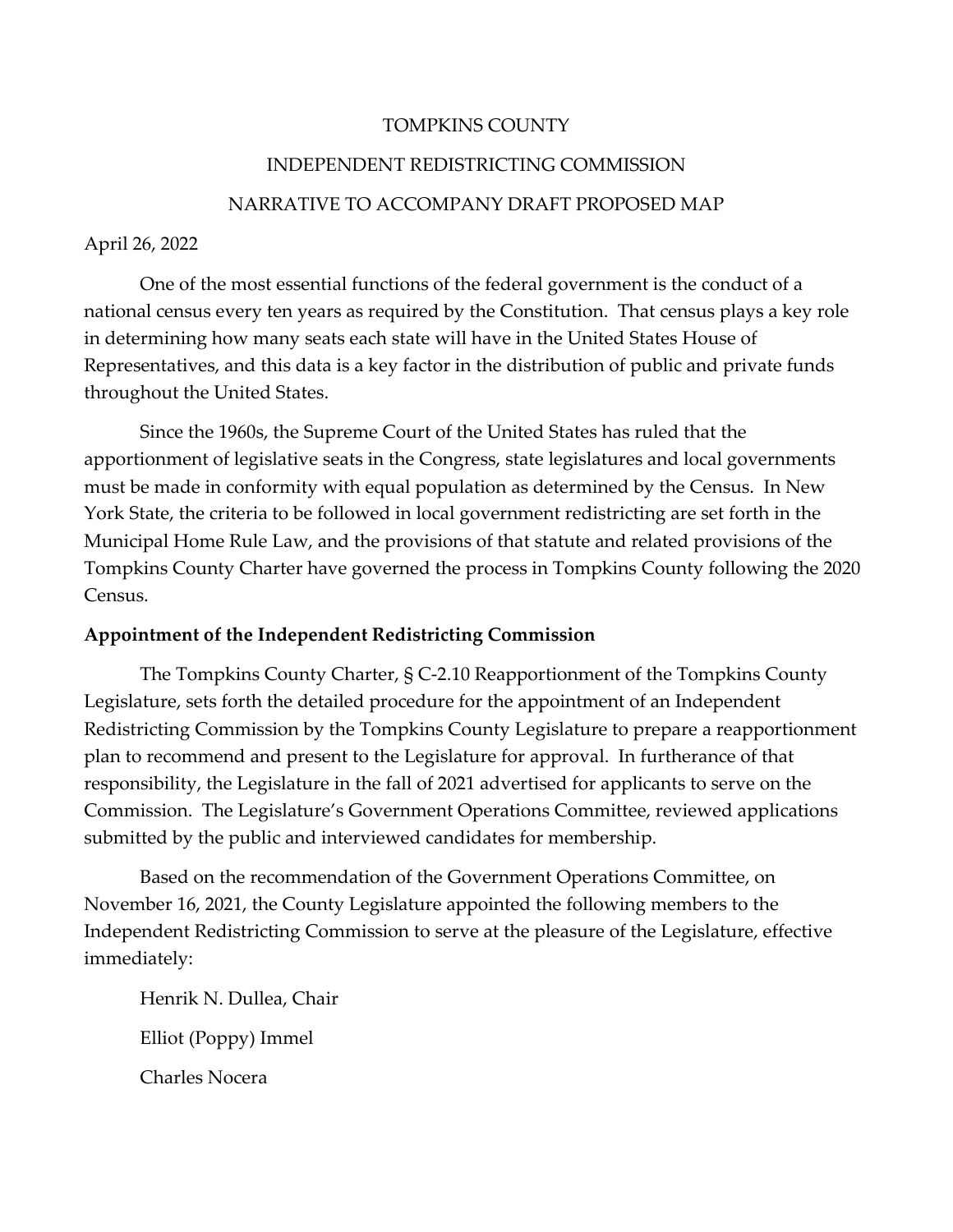Vivek Iyer Margaret Hobbie Carolyn Chang Jan Vink Marcia Lynch Jeffrey True

The Commission has been primarily assisted in its work by Greg Potter, Director of Information Technologies for Tompkins County, serving as Commission staff director, Svetla Borovska, GIS Analyst / Web Developer, and Brittni Griep, Deputy Clerk of the Legislature. The Commission also received staff support as required from William Troy, County Attorney, and Dominick Recckio, County Communications Director. Ruth Aslanis, the City of Ithaca Geographic Information Systems Administrator, provided vital staff coordination assistance with the City of Ithaca Redistricting Working Group.

## **Independent Commission Meetings**

The Commission held its first meeting on December 14, 2021, and its members took their oaths of office administered by Maureen Reynolds, County Clerk. The County Attorney, William Troy, laid out essential information concerning its formation, charge, and applicable provisions of the Open Meetings Law, the Municipal Home Rule Law and the Tompkins County Code of Ethics. Mr. Troy also reviewed recent judicial decisions on redistricting. Commission Chair H. Dullea, stated that the Commission would be dedicated to fairness, transparency and public outreach; that its deliberations would be particularly sensitive to the concerns of communities of interest and municipal boundaries; and that it would studiously avoid any semblance of partisan political interest. In part to emphasize the bipartisan nature of its work, the Commission members unanimously voted to elect Jeffrey B. True as Vice Chair.

The Commission members agreed that they would work closely with the City of Ithaca Redistricting Working Group, through sharing data and holding joint meetings to solicit public input and reactions. They further agreed that the first meeting of the joint group would be on Tuesday, January 25, at which the public would be invited to provide input regarding legislative districts for the county and ward boundaries for the city.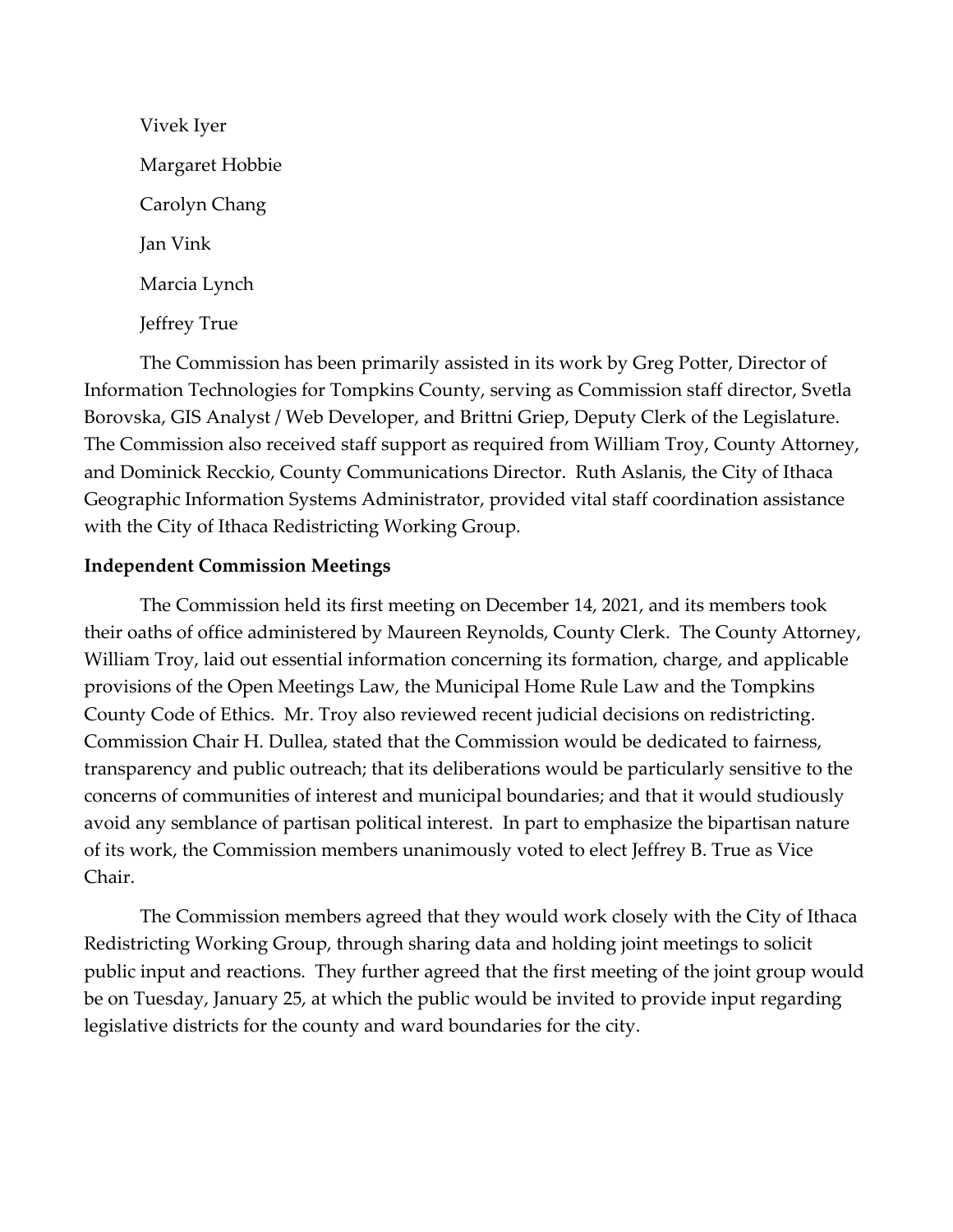The Commission has since met on a biweekly basis, starting on January 11 and essentially continuing through the date of this report. The minutes and recordings of its meetings have been made available on the [County Redistricting](https://www.tompkinscountyny.gov/redistricting) website.

# **Statutory Guidelines for Redistricting**

Chapter 516 of the Laws of 2021, passed by the Legislature and signed by the Governor, sets forth the key factors that are to be considered by local governments in the process of redistricting. They are listed below in order of priority:

- 1. **Equality in Population** Districts shall be as nearly equal in population as is practicable. The difference in population between the most and least populous district shall not exceed five percent of the mean population of all districts. Census blocks determined by the Census Bureau must be used and cannot be divided. The Tompkins County population in the 2020 Census was reported as 105,740, an increase of 4,176 or 4.11% over 2010. The average population for 14 legislative districts would be 7,553. Among the municipalities in the county, the largest percentage increase was in the Town of Ithaca at 12.15%: the largest decrease was in the Village of Groton, whose population declined by 9.23%. Prior to this year's redistricting process, the difference in population between the most and least populous district could be up to ten percent of the mean population of all districts. As a result of last year's statutory change, the Municipal Home Rule Law now requires that the maximum deviation be no more than five percent.
- 2. **Protection of Minority Voting Rights** Districts shall not be drawn with the intent or result of denying or abridging the equal opportunity of racial or language minority groups to participate in the political process or to diminish their ability to elect representatives of their choice.
- 3. **Contiguous Territory** Districts must be completely contiguous with no intervening districts.
- 4. **Compact** Districts shall be as compact as possible. Significant differences in the density of areas in Tompkins County create districts that vary substantially in geographic size while representing equal populations.
- 5. **Fairness in the Political Arena** Districts shall not be drawn to discourage competition or for the purpose of favoring or disfavoring incumbents or other particular candidates or political parties.
- 6. **Communities of Interest**  Existing neighborhoods and population groups and subdivisions shall be considered.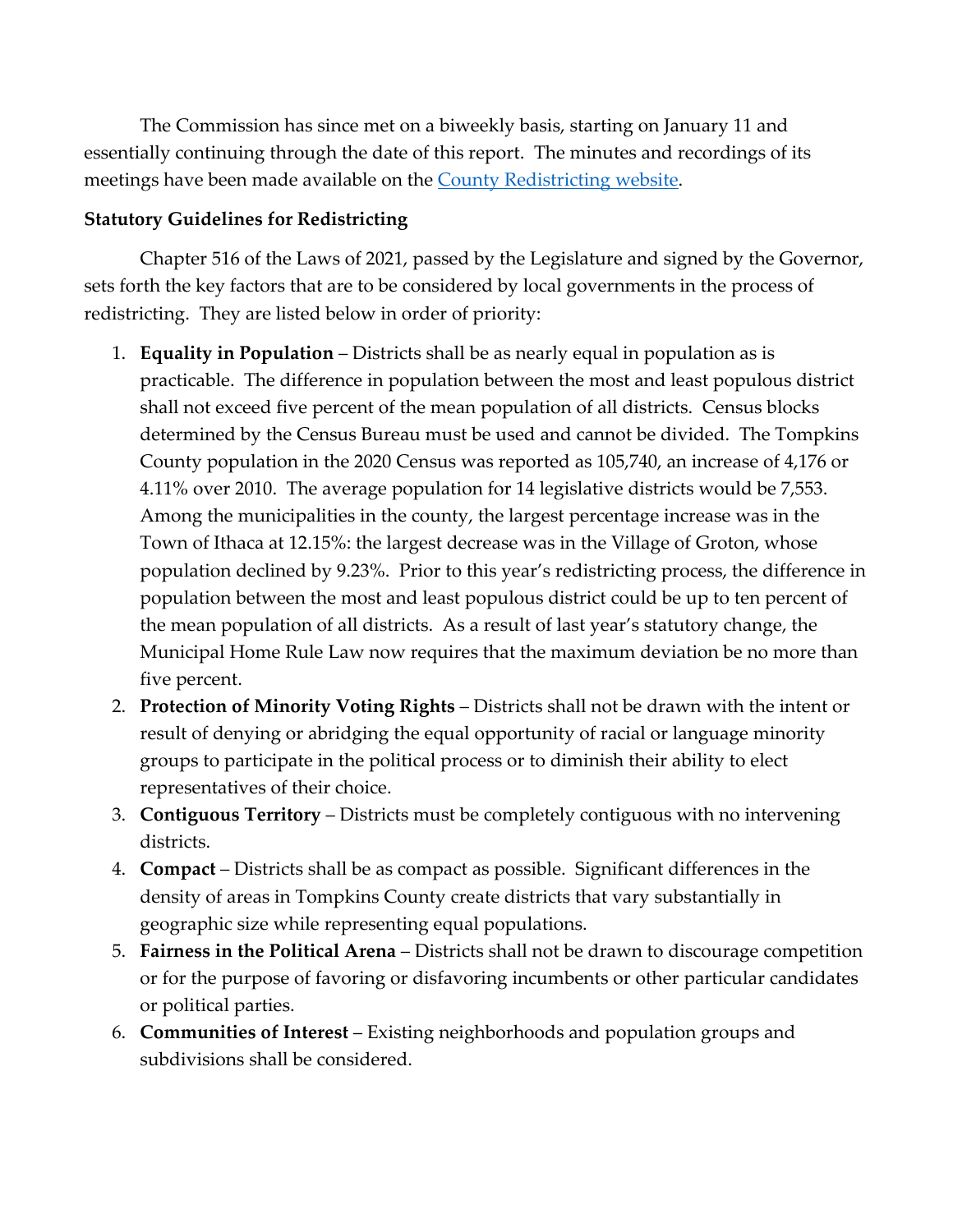7. **Election Administration** – Districts shall be formed so as to promote the orderly and efficient administration of elections. For our purposes, this refers to being aware of issues associated with overlapping boundaries for city wards, town lines, village boundaries and county legislative districts.

### **Issues Identified at Public Input Sessions**

Among the decisions made by the Independent Commission at its initial meeting was the determination to hold four public input sessions at the start of its deliberations. These public input sessions were designed to solicit recommendations from incumbent legislators, municipal officials and members of the public from the following four communities of interest: towns, villages and districts on the west side of Cayuga Lake; districts within the City of Ithaca; the special concerns of student populations throughout the County; and districts, towns and villages on the south and east sides of the Lake. The Commission appreciates the comments and recommendations submitted by the public at these public input sessions. Additional comments have been submitted to the County Redistricting website and have been considered in our work.

As indicated in the standards listed above, the creation of equal population districts was and has been our first priority. There are several factors that make this obligation more difficult this year than in the past. We were, for example, required to use the census blocks provided by the United States Census Bureau in determining the size of proposed districts. The exceptionally large number of persons residing in individual census blocks associated with Cornell University constituted one such factor. As an example, two such census blocks on Cornell's North Campus are approximately the size of one-half of an entire proposed legislative district, and there are similar challenges on West Campus and in Collegetown.

Low voter turnout in certain areas of the City is an issue that has been raised by several members of the public, but it is not a legally acceptable factor in redistricting. Student populations are clearly recognized in law as a community of interest, but for redistricting purposes they must be considered as individuals regardless of their voting status. Voter turnout is, however, a legitimate factor for local boards of elections to employ in making decisions as to polling places.

Communities of interest most certainly include traditional neighborhoods, and the Commission has had extensive discussions concerning the recognition of such areas as the Villages of Cayuga Heights, Lansing, Groton, Dryden, Freeville and Trumansburg. Similarly, we have sought to utilize town lines as district boundaries and to overlap proposed legislative districts within the City of Ithaca with the five-ward structure that has been proposed by the